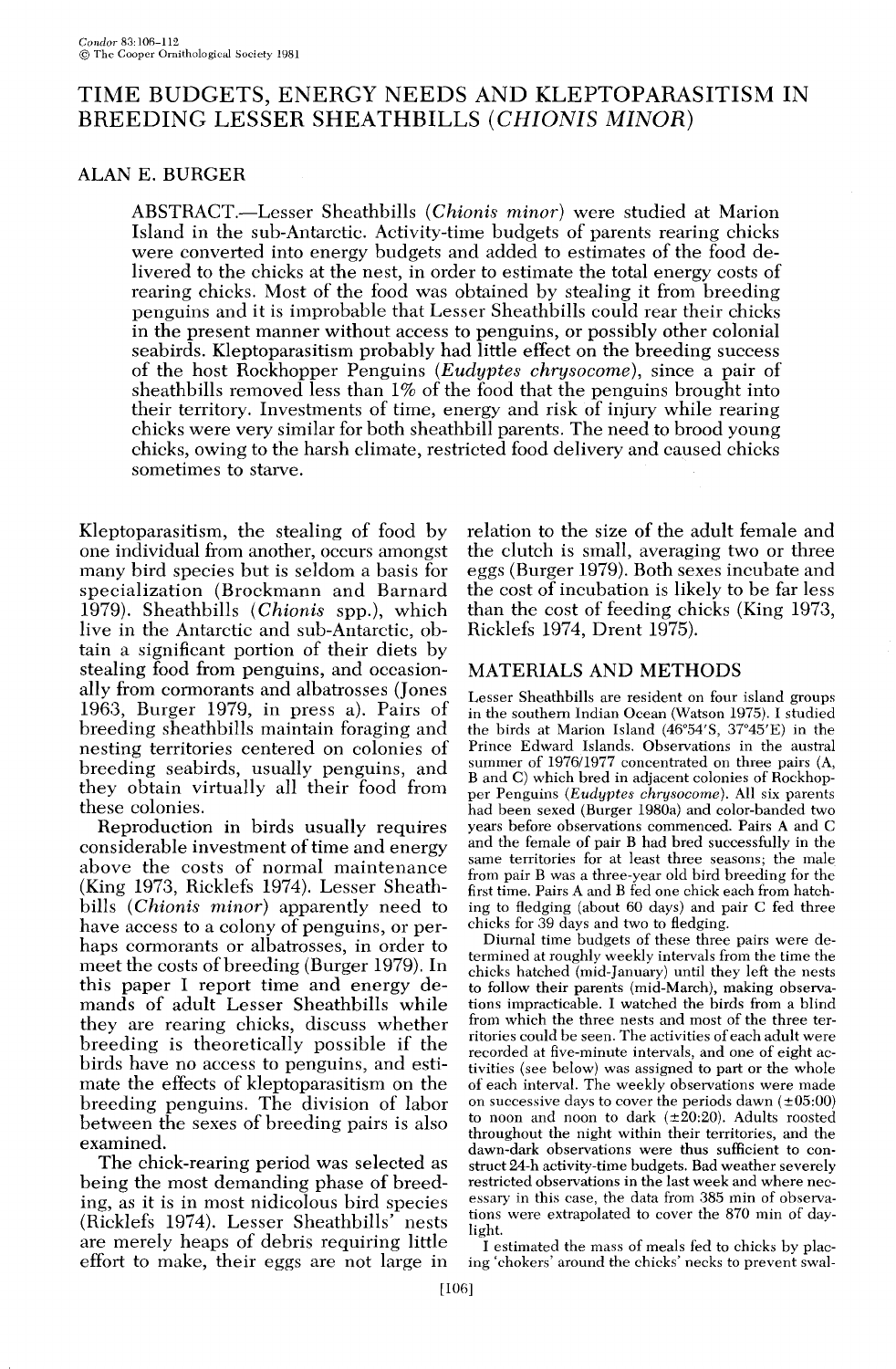**lowing, and by netting adults carrying food to the chicks. These samples were taken from territories in Rockhopper Penguin colonies bordering those used for resentative samples of food, dried to constant mass at 60-70°C in a convection oven, were determined with a Gallenkamp ballistic bomb calorimeter.** 

**The diurnal behavior of Lesser Sheathbill parents was classified into eight activities, as follows:** 

looking for penguins who were feeding their chicks), 'capture' effort (robbing penguins of the food they rerequire enote (tooonig penguins of the lood they re-<br>gurgitated to their chicks, feeding from carcasses and **RESULTS picking up other food items), and carrying food back to the nests.** 

**Resting. Resting birds stood or sat.**  ities, mainly preening but also stretching and scratch**ing with rare spells of vigorous bathing.** 

**Brooding. Adults brooded their chicks within nest cavities and their behavior there was difficult to ob serve. The few observations made of brooding adults as a bolus of food was being passed from indicated that they sat quietly. the adult penguin to its chick. In about a** 

**plant matter to the nest.** 

**Territorial defense. Eviction of conspecific intruders**  *ferritorial defense.* **Eviction of conspecific intruders the ground by the sheathbill. Sheathbills from territories involved vigorous chasing: running,**  $\mathbf{u} = \mathbf{u} \cdot \mathbf{v}$ 

**and running about, calling loudly, when Brown Skuas**  (Catharacta lonnbergi) and Kelp Gulls (Larus dom**inicanus), both potential predators of Sheathbill** 

lasted only a few seconds. Hence, only the more pro**longed Bob-Call and Run-and-Call displays performed by members of mated pairs (Burger 1980b) were consistently recorded in these observations. These dis- tracted by the importuning calls of a penplays involved in these observations.** These dis-<br>
plays involved vigorous bowing of the body, walking, <br> **plays in the sea.**<br> **plays in the sea.** and running.

**Daily energy expenses were calculated from activitytime budgets using estimates of the metabolic costs of each activity. All such estimates for birds suffer from**  each activity. All such estimates for birds suffer from<br>the paucity of empirical measurements of metabolic costs (reviews by King 1974 and Kendeigh et al. 1977)<br>costs (reviews by King 1974 and Kendeigh et al. 1977) free-li **costs (reviews by King 1974 and Kendeigh et al. 1977). free-living invertebrates. Breeding pairs of**  The following empirical data were used as guides: the **cost of flight averages lo-12 x Basal Metabolic Rate (BMR) (King 1974); swimming in ducks averages 4 x BMR (Prange and Schmidt-Nielsen 1970); hopping in vegetated areas. Territories were 100-300**  passerines costs about 5 × BMR (Holmes et al. 1970); m<sup>2</sup> and generally included the nest cavity.<br>passerines costs about 5 × BMR (Holmes et al. 1979); <br>and running at various speeds in the Greater Rhea Parents therefore se and running at various speeds in the Greater Rhea **(Rhea americana) costs 3.5-14 x BMR (Taylor et al. 1971).** 

**Resting and brooding by Lesser Sheathbills were**  resung and brooding by Lesser Sneathbills were of 180 pairs of successful Rockhopper Penestimated to cost 1.5  $\times$  BMR by day or night, which  $\frac{1}{2}$  and  $\frac{1}{2}$  sheathbill pairs). falls within the range of published estimates for resting **(Schartz and Zimmerman 1971, Custer and Pitelka 1972, Utter and LeFebvre 1973, Holmes et al. 1979) and incubation (Ricklefs 1974, Siegfried et al. 1976):**  and incubation (Micklets 1974, Siegmed et al. 1976). ties (Fig. 1). On any single day the activity-<br>Comfort behavior was estimated to cost  $2 \times$  BMR. **While engaged in foraging, nest building, antipredator time budget of a male and a female might** while engaged in foraging, nest building, antipredator **agency** of a male and a female might **agency** of the agency of the aggression and pair displays, sheathbills were almost **constantly walking or running and occasionally standing or flying; these activities were each estimated to cost 4 x BMR. The active spells of territorial defense were estimated to cost as much as flight, 12**  $\times$  **BMR.**  $P > 0.05$  in each week when two or three estimated to cost as much as flight, 12  $\times$  BMR. calculated from equation 5.5 of Kendeigh pairs were sampled). Foraging (a The BMR, calculated from equation 5.5 of Kendeigh et al. (1977), was 8.87 kJ h<sup>-1</sup> (1 kJ = 0.239 kCal) for an **adult male (mean summer mass 508 g, Burger 1980a),**  and 8.11 kJ  $h^{-1}$  for an adult female (450 g).

**metabolic costs of activity. The Standard Metabolic for preening and resting also constituted Rate (SMR), which is BMR + costs of thermoregula- sedentary food-searching behavior, since** 

**tion, was estimated to be 16.0 and 14.9 kJ h-i for males and females respectively, at 0°C (Kendeigh et al. 1977, equation 5.15). The lower critical temperature, where**   $\overline{\text{SMR}} = \text{BMR}$  was estimated to be 15.3 $\degree$ C for males and **15.6"C for females (Kendeigh et al. 1977, equation 5.12). Bv interoolation (Wiens and Innis 1974:746) the**  SMR at 7.6°C, the mean temperature at the study site during the study period, was  $12.4$  and  $11.7$  kJ h<sup>-1</sup> for **males and females respectively. Hence the estimated Foraging.** This included search effort (walking and <sup>costs of thermoregulation (SMR – BMR) at 7.6°C were plainting who were feading their objects. 3.5 and 3.6 kJ h<sup>-1</sup> for males and females respectively.</sup>

**Lesser Sheathbills stole food from penguins in the following manner. A penguin in the**  act of regurgitating food (crustaceans, squid or fish) to its chick was jarred or startled by **a sheathbill leaping or flying against it (Burger 1979). The sheathbill attacked just Nest building. Adults carried old feathers, kelp and quarter of such instances some food was spilled by the penguin and was snatched off flapping, flying and, rarely, fighting. occasionally hit large Rockhopper Penguin**  chicks with sufficient force to knock them **over. Generally sheathbills attacked singly, but occasionally a mated pair combined to**  *chicks, were near nests. attack one penguin. Penguins threatened* chicks, were near nests. *Pair displaus* Most displays by Lesser Sheathbills and sometimes chased sheathbills that were **Pair displuys. Most displays by Lesser Sheathbills and sometimes chased sheathbills that were tended to ignore them. Sheathbills were at-**

> **Other food taken by sheathbills from penguin colonies comprised eggs, small chicks, within penguin colonies, and on bordering 15 m from the nest. In the study area each pair of sheathbills had access to an average**

**During the chick-rearing period, both parents performed all eight diurnal activithe mean time allocated to each activity by each sex did not differ significantly (t-test, 64% of time), brooding (19%) and comfort behavior (12%) were the major diurnal ac-The costs of thermoregulation were added to the tivities of each bird. Some of the time used**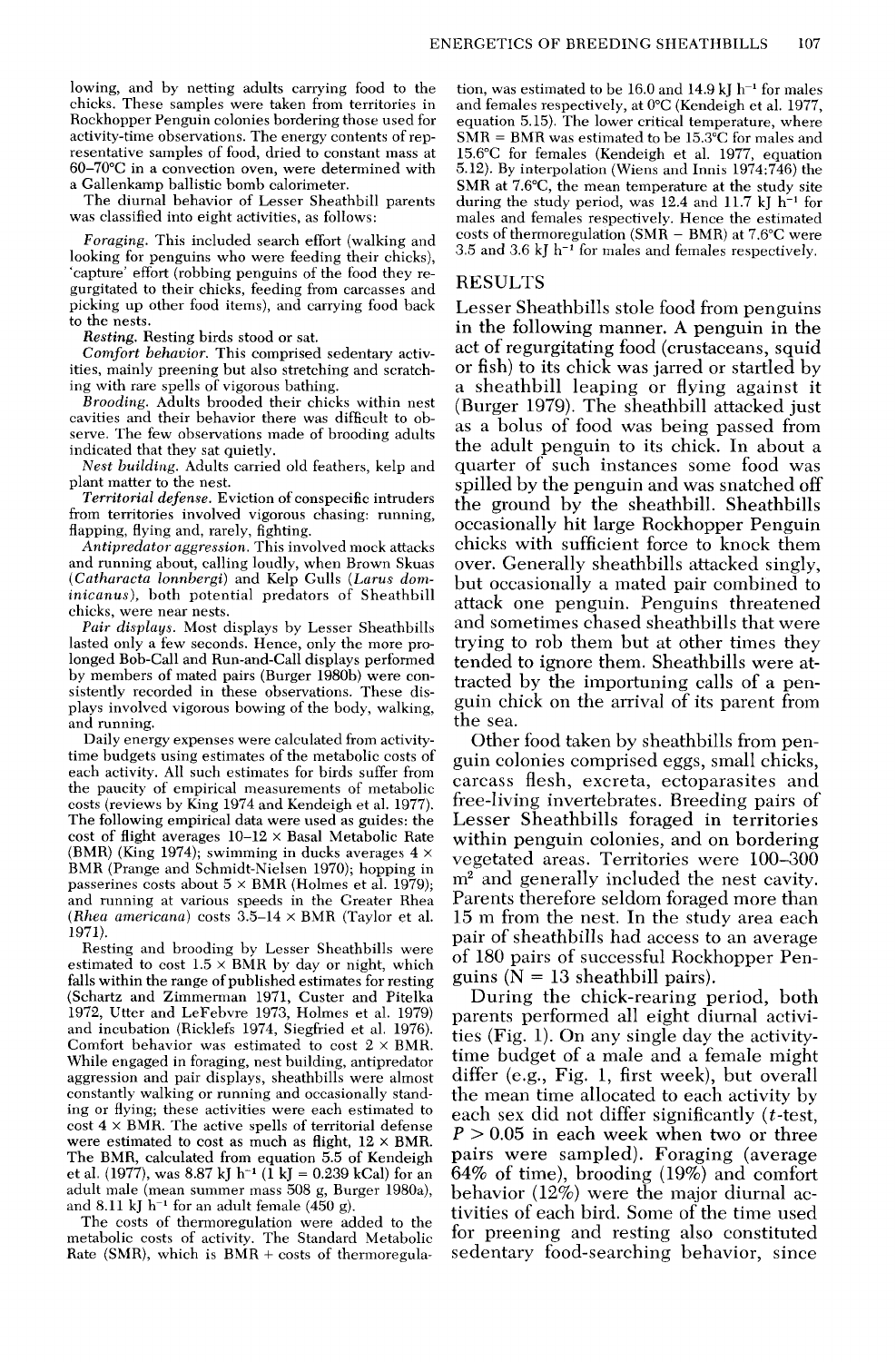

**FIGURE 1. Activity-time budgets (percentage daylight hours) of male (open bars) and female (hatched bars) Lesser Sheathbills while rearing chicks. The**  mean  $(\pm SE)$  times of three pairs are given for each **week except the first (one pair only) and last (two pairs) weeks.** 

**Lesser Sheathbills abruptly ended these behaviors to forage if they spotted a penguin feeding its chick.** 

**Chicks were brooded for 94% (SD = 7%) of the daytime, and probably all night during the first two weeks after hatching. Thereafter brooding time decreased and av**eraged  $45 \pm 16\%, 28 \pm 10\%, 11 \pm 4\%, 1 \pm 10\%$ **1% and 0% of the daytime in the third to seventh weeks respectively. Decreased brooding coincided with plumage changes in the chicks. Their brown natal down was replaced by thick grey (mesoptile) down by the 14th day, contour feathers covered most of the body by the 35th day and feather growth was virtually complete by the 50th day. These changes and increased body size** 

**TABLE 1.** Mean  $(\pm SD)$  daily energy expenditure  $(kJ)$ **by adult male and female Lesser Sheathbills while rearing chicks. N = 18 bird-days for each sex.** 

| Activity            | Male         | Female       |
|---------------------|--------------|--------------|
| Foraging            | $351 \pm 67$ | $320 \pm 86$ |
| Resting             | $2 \pm 4$    | $1 + 2$      |
| Comfort behavior    | $37 + 16$    | $27 \pm 19$  |
| Brooding            | $33 \pm 34$  | $37 \pm 43$  |
| Territorial defense | $20 \pm 20$  | $25 \pm 20$  |
| Pair display        | $0.4 + 0.7$  | $0.4 + 0.6$  |
| Nest building       | $6 \pm 9$    | $8 \pm 10$   |
| Antipredator        | $7 \pm 10$   | $4 \pm 5$    |
| Roosting (night)    | $116 \pm 16$ | $105 \pm 8$  |
| Total activity      | $573 \pm 39$ | $527 + 52$   |
| Thermoregulation    | 84           | 86           |
| Total               | $657 \pm 42$ | $613 \pm 53$ |
|                     |              |              |

**should have improved the chicks' thermoregulatory abilities, making brooding less essential. The mean duration of brood bouts by both parents did not differ significantly (Burger 1979).** 

**Sheathbill parents spent considerable time grooming themselves, mainly preening, particularly after diurnal brooding had decreased (Fig. 1). Penguin colonies were wet and muddy places, and frequent preening and bathing were required for sheathbills to keep their plumage clean and so retain insulation against the cold, wet and windy conditions. Resting was rare and recorded only in the second half of the chickrearing period.** 

**The three pairs of sheathbills maintained almost exclusive use of the food resources within their territories at very little cost. They spent only 2% of the daylight time (Fig. l), and about 4% of the estimated daily energy output (Table 1) in overt territorial defense. This economical maintenance of territories is attributable to several factors (Burger 1980b): territories were re-occupied and boundaries established several weeks before breeding commenced; territories in colonies of Rockhopper Penguins were usually separated by undefended areas of rock or vegetation; adults preened and rested on conspicuous raised vantage points which constituted sedentary territorial advertisement; and, since adult survival was high and surviving adults retained the same mates and territories each season (Burger 1979) individuals might have been habituated to existing territorial boundaries.** 

**The 24-h energy expenditure of each bird was calculated from activity-time data for each day of observation. Parental metabolism (activity + thermoregulation) was**  equivalent to  $3.1 \times$  BMR in either sex dur**ing this period (Table 1).**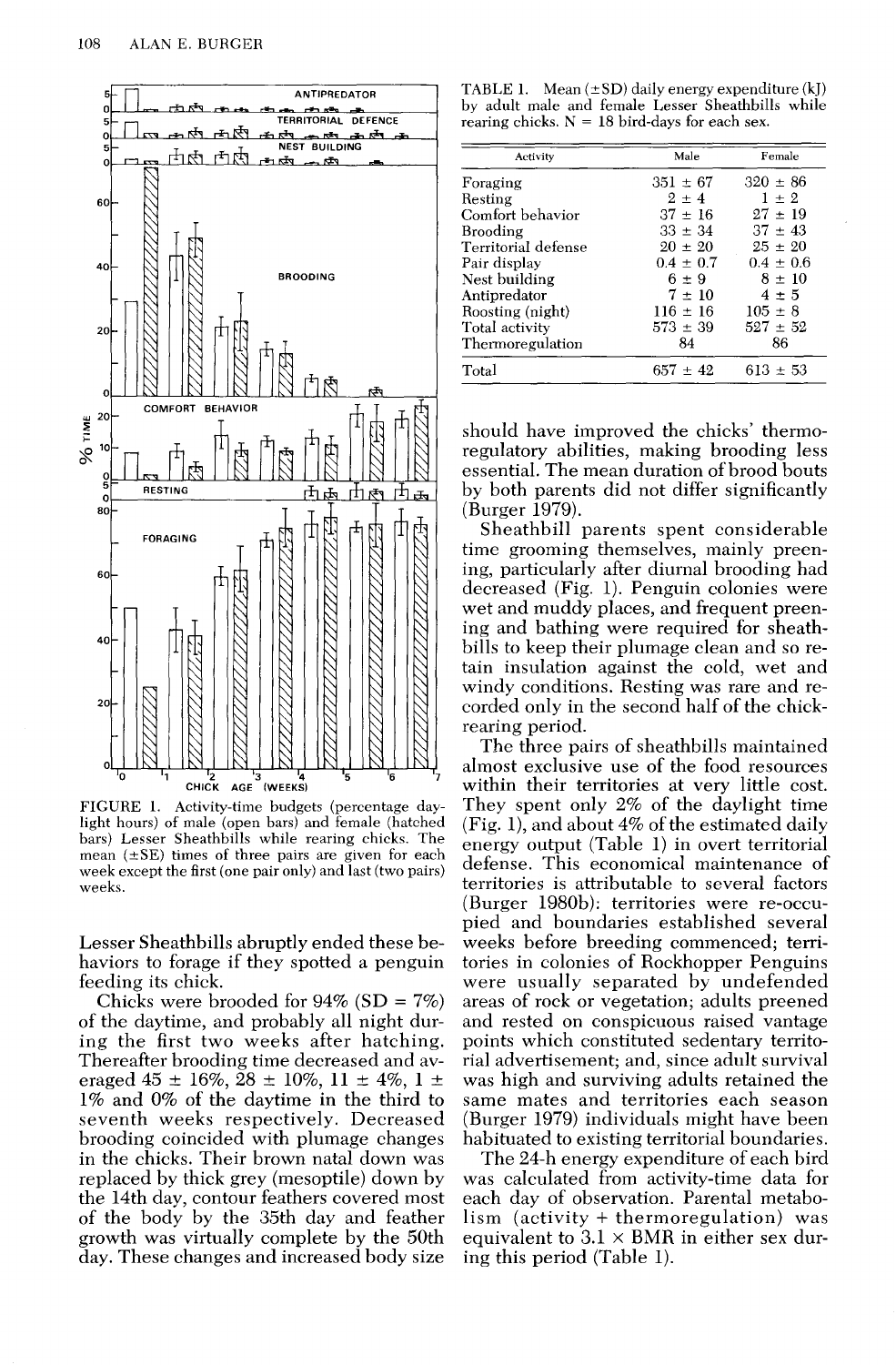

**CHICK AGE (DAYS)** 

**FIGURE 2. The numbers of meals fed daily to chicks by three pairs of Lesser Sheathbills. The numbers delivered per chick are shown in open symbols and the numbers per brood (pair C only) in solid symbols.** 

**Food was carried in the parents' beaks to the chicks at the nest and was not regurgitated. Pair C, which fed a brood of three and later two, delivered considerably more meals per day to the nest than pairs A and B which fed one chick each, but the daily number of meals supplied per chick was similar for all three pairs (Fig. 2). The daily feeding rate increased very little after the chicks were 16-18 days old, at which age the chicks were about 45% of the mean adult mass and were growing rapidly (Burger 1979). This suggests that the maximum energy needs of the chicks occurred quite early in their development, in common with other semi-precocial species of birds (Ricklefs 1974). From the age of 45 days the chicks began to pick up small food items from the ground near their nests. When 55- 60 days old most chicks were feeding independently but often remained in the company of their parents. No newly fledged juveniles stole food.** 

**During 83.8 h of observation, the total number of meals delivered to nests by males (1,405) and females (1,323) did not**  differ significantly  $(P > 0.05, \chi^2$ -test). Simi**larly, the mean rate of meal delivery during parental foraging time by males (8.74 h-l,**   $SD = 3.23$ ), and females  $(7.96 \text{ h}^{-1}, SD =$ 4.29) did not differ significantly ( $P > 0.05$ , paired *t*-test,  $N = 18$  bird-days for each sex).

**Ten meals collected from Lesser Sheathbills breeding in colonies of Rockhopper Penguins when the chicks were 21-38 days old had a mean fresh mass of 0.71 g (SD = 0.55 g, range 0.14-1.98 g). Crustaceans (amphipods, euphausids and copepods) stolen from penguins were the most common meals delivered to the chicks, supplemented by flesh from carcasses, fresh penguin excreta and terrestrial invertebrates, mainly caterpillars and earthworms (Table 2). The mean energy content of the food was 6.6 kJ g-l (Table 2) and 4.7 kJ per meal. The total number of meals delivered to the chicks was estimated from the areas under the curves in Figure 2. Pairs A, B and C delivered 6,290 (29,563 kJ), 5,550 (26,085 kJ) and 4,880 (22,936 kJ) meals per chick respectively during the 60-day period. On average, a chick received 26,195 kJ of food from its parents.** 

**Energy ingested to meet the costs of parental metabolism plus energy delivered as food to the chicks gave the total daily requirements of the six birds (Fig. 3). The energy ingested for parental metabolism was assumed to be 1.25 x the calculated energy expenditure (80% efficiency) to account for energy ingested but not assimilated, lost by excretion or used for specific dynamic action (Ricklefs 1974: 167).** 

**The greatest difference between the energy needs of the three pairs was the additional amount needed to feed the extra chick or chicks by pair C. The daily costs of parental activities were very similar in all three pairs. Peak energy requirements of males and females in pairs A and B averaged 1,170 (5.5 x BMR) and 1,050 (5.4 x BMR) kJ bird-' day-' respectively, and in pair C, 1,505 (7.1 x BMR) and 1,500 (7.7 X BMR), respectively.** 

**TABLE 2.** Percentage occurrence and energy value (mean  $\pm$  SD) and percent energy contribution of food types **delivered to chicks by Lesser Sheathbills breeding in colonies of Rockhopper Penguins.** 

| Food type                 | % occurrence<br>of meals <sup>a</sup> | <b>Energy content</b><br>$(kIg^{-1}$ fresh mass) | $%$ energy<br>contribution |
|---------------------------|---------------------------------------|--------------------------------------------------|----------------------------|
| Crustaceans <sup>b</sup>  | 89                                    | $6.76 \pm 0.15$ (N = 3)                          | 91                         |
| Penguin carcass           |                                       | $8.08 \pm 3.89$ (N = 4)                          |                            |
| Penguin excreta           |                                       | $2.14 \pm 0.43$ (N = 4)                          |                            |
| Terrestrial invertebrates |                                       | $3.04 \pm 1.05$ (N = 57)                         |                            |
| Weighted mean             |                                       | 6.63                                             |                            |

**<sup>a</sup> From Burger (1979).<br><sup>b</sup> Amphipods, euphausids and copepods stolen from Rockhopper Penguins**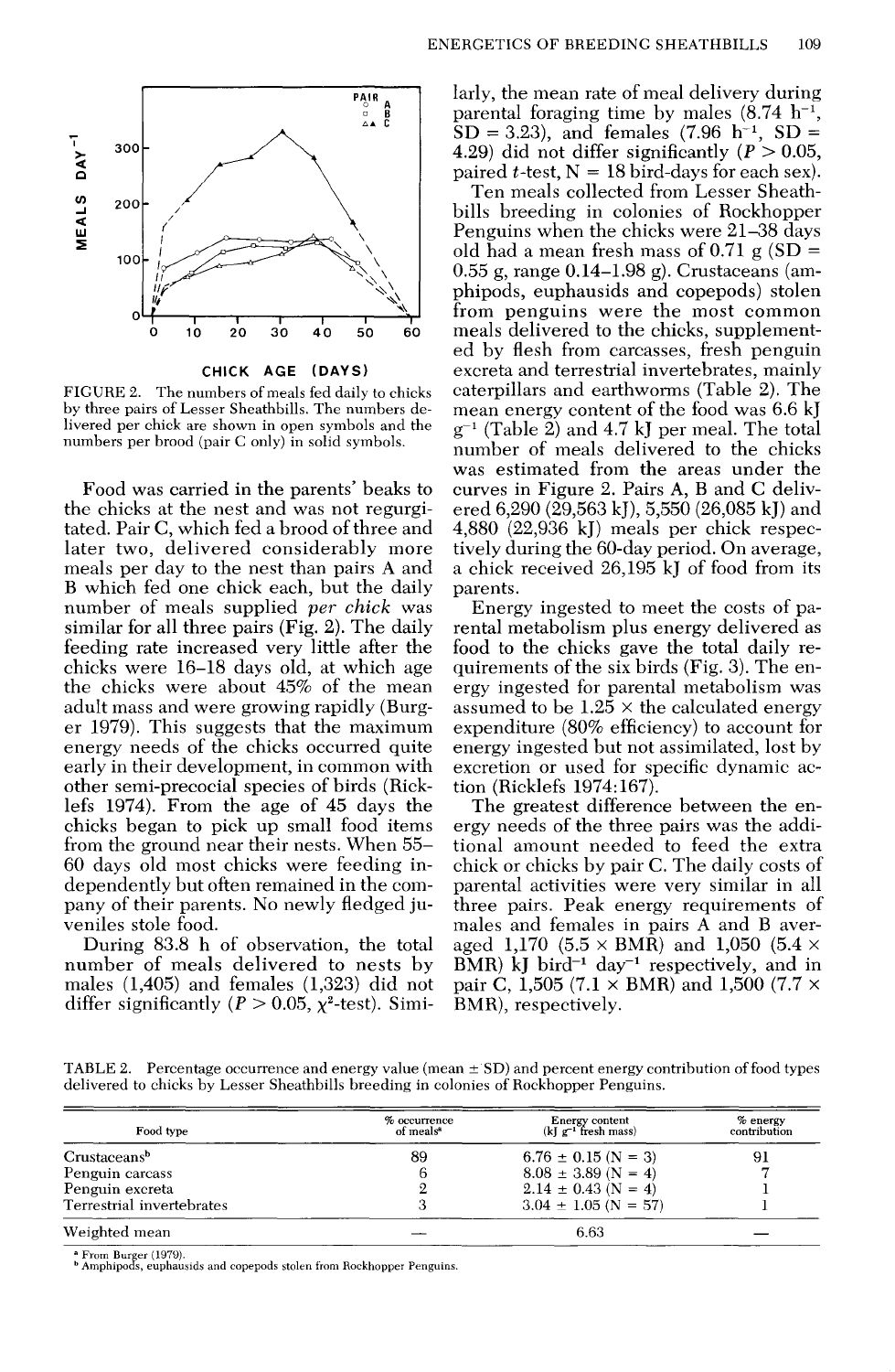

**FIGURE 3. Estimated daily energy needs for parental activity and thermoregulation (hatched portions) and for food fed to the chicks (open portions) of Lesser Sheathbills. The energy needs of the males (left side) and females (right side) are given for pairs A and B, which fed one chick, and pair C, which fed three chicks for five weeks and then two chicks to fledging.** 

## **DISCUSSION**

**The daily commitments of time and energy by male and female sheathbills while rearing chicks were very similar. Both sexes also risked injury by harassing potential predators, chasing out conspecific intruders and kleptoparasitizing penguins. Earlier in the breeding season both sexes shared nest building and incubation activities (Burger 1979). Lesser Sheathbills appeared to be strictly monogamous and to have life-long pair bonds. Males did not compete directly with each other for females or mating sites (Burger 1979, 1980b). The key to breeding success was the acquisition of a territory that provided suitable food; both sexes defended these territories. The breeding sea-**

**son of sheathbills was relatively short and within the population at Marion Island was synchronized with the brief period of maximum food availability while the penguins were breeding in summer. Consequently, investment of time, energy and risk by both parents was adaptive in minimizing breeding time and maximizing food delivery to the chicks. The practice of brooding and feeding nidicolous chicks concurrently also favored a breeding habit involving parental care by both parents.** 

**Penguin colonies supplied virtually all the food needed by breeding Lesser Sheathbills at Marion Island and probably on all the Indian Ocean islands where they occur (Paulian 1953, Downes et al. 1959, Derenne et al. 1976, Burger 1979, in press a), but other foods were extensively used by non-breeding birds. Apart from the food stolen from penguins, terrestrial invertebrates (earthworms, insects, spiders and snails) were the most frequently used food at Marion Island (Burger, in press a) and the most probable alternative food for breeding birds if penguins were not available. Carcasses and placentae of seals, algae and intertidal invertebrates were also eaten. Could the sheathbills satisfy their energy requirements for rearing chicks without having access to penguins?** 

**Sheathbills who were foraging intensively for terrestrial invertebrates in winter had a mean ingestion rate of 5.1 organisms per minute of foraging time (N = 75 birds watched for an average of 16 minutes each; Burger, unpubl. data). These organisms had a mean energy content of 0.18 kJ (Burger, in press b) so that the birds had a mean ingestion rate of 55 kJ per hour of foraging. At this rate, male and female sheathbills would require 21.3 and 19.1 hours respectively to meet their peak energy demands while rearing one chick. A larger brood would demand more time. Additional time would be required to carry the food to the nest and since the invertebrates were unevenly scattered, this increment would be considerable.** 

**It seems improbable that Lesser Sheathbills feeding on terrestrial invertebrates alone could have sufficient time in the 16 h of summer daylight to feed themselves and one chick and to perform other essential activities such as brooding, comfort behavior and anti-predator vigilance. The rate of capture of invertebrates might be faster in summer than in winter but the availability and size of the prey items were similar in summer and winter (Burger, in press b).**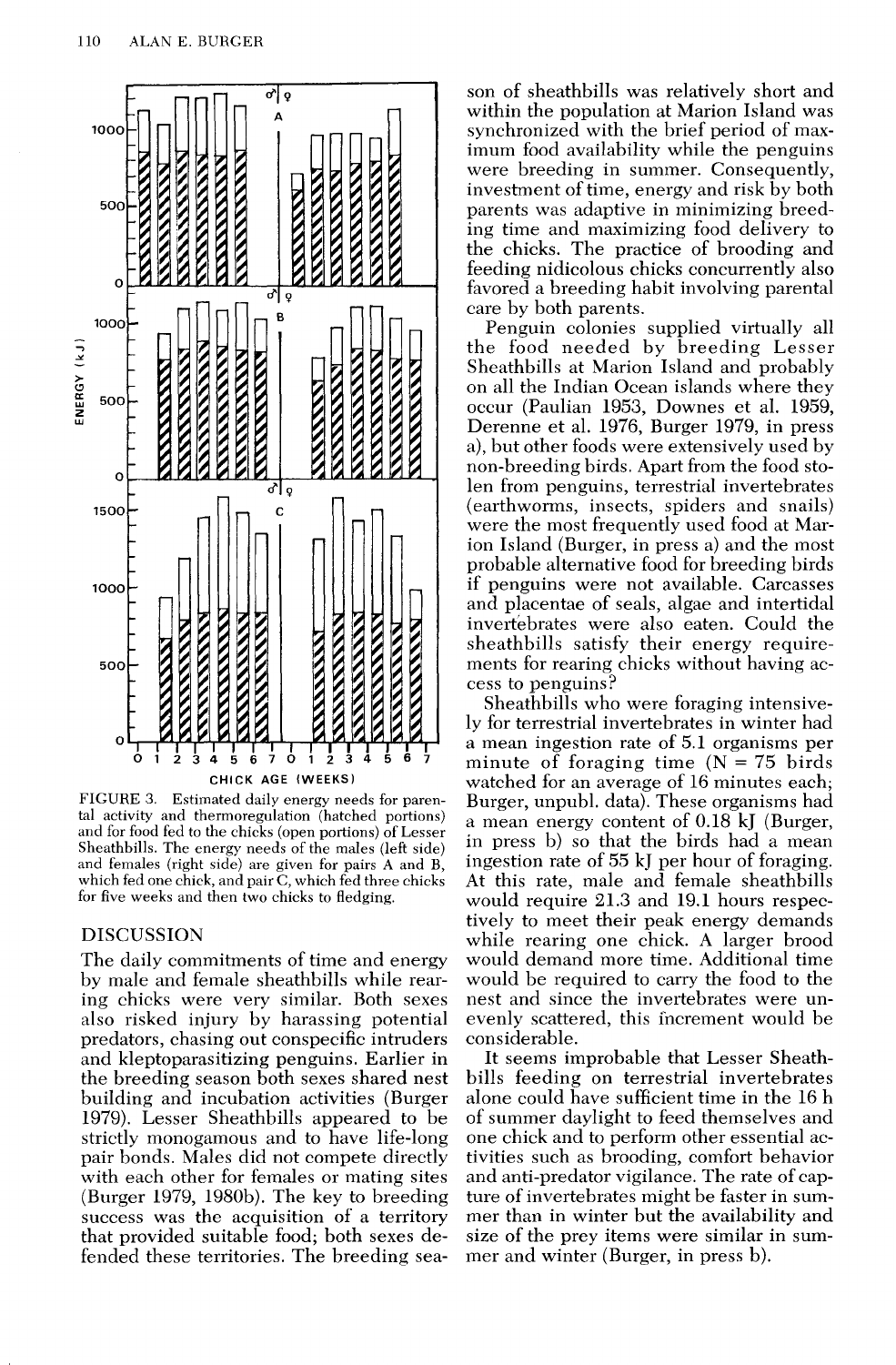**Terrestrial invertebrates and other food sources were important during winter, and sometimes as supplementary food during breeding, but the Lesser Sheathbills at Marion Island, and probably on other islands, seemed to need access to breeding penguins or, less commonly, cormorants to get sufficient food to breed. The food available from penguins was spatially and temporally concentrated as well as rich in energy and protein (Burger, in press a). The sheathbills appeared to be obligate commensals with penguins, or possibly other colonial seabirds, in order to breed in their present manner.** 

**The data permit an estimate of the effects of kleptoparasitism by sheathbills on the Rockhopper Penguins. A pair of sheathbills required 121,445 kJ to rear one chick over a 60-day period: 95,250 kJ for parental metabolism (Table 1) if 80% of the ingested energy was available, and 26,195 kJ for food delivered to the chick. Since 91% of the energy needs were met by crustaceans stolen from the penguins, this amounted to 16.4 kg (fresh mass) of crustaceans (Table 2). Each successful pair of penguins delivered 14.7 kg (fresh mass) of food to its chick prior to fledging (A. J. Williams, unpubl.), and each pair of sheathbills had access to an average of 180 pairs of successful penguins. Thus, a pair of sheathbills who fledged one chick would have used about 0.6% of the food brought into its territory by penguins. Similar calculations show that pairs who fledged two or three chicks would have used 0.8% and 0.9% of the incoming food respectively. Although these estimates are fairly crude, it is clear that breeding sheathbills removed a negligible portion of the food brought in by the host penguins.** 

**Quantitative estimates of the effects of other kleptoparasite species on their host populations are few. In the great majority of species that are known to rob other birds, kleptoparasitism is a rare, unimportant feeding method (Brockmann and Barnard 1979) and unlikely to adversely affect hosts. Even amongst species in which the behavior is common, such as frigatebirds (Nelson 1975), jaegers (Arnason and Grant 1978), gulls (Hatch 1970, Fuchs 1977) and terns (Hopkins and, Wiley 1972), being robbed does not seem to impair the survival or breeding success of host populations. Nettleship (1972), however, showed that the breeding success of Common Puffins (Frutercula arctica) in certain habitats was lowered through robbing by gulls.** 

**Lesser Sheathbills laid clutches averag-**

**ing two or three eggs, but most pairs reared only one chick per season. Chick survival between hatching and fledging averaged 56% and starvation within three weeks of hatching was the primary cause of mortality (Burger 1979). Why were sheathbills apparently unable to steal more than 0.6-0.9% of the penguins' food and so reduce starvation of the chicks? Rockhopper Penguins generally arrived ashore in groups to feed their chicks and, during the day, periods of intensive feeding activity alternated with periods when few or no penguins were feeding chicks. The sheathbills could not attempt to rob every penguin feeding a chick within its territory.** 

**Starvation of sheathbill chicks occurred when the penguin chicks were less than three weeks old, when the latter were receiving little food and were still brooded by adults, making it difficult for sheathbills to rob them. At the same time, the sheathbills' chicks were being brooded almost continuously, leaving only one of the pair free to forage. Brooding was probably essential for the survival of sheathbill chicks in their first two weeks. Gales, frequent rain, and mean temperatures well below 10°C were usual at Marion Island in summer (Schulze 1971). The chicks of most birds, even charadriiform and galliform species with precocial chicks, are unable to maintain high body temperatures at ambient temperatures below 10°C until they are one to three weeks old (Ricklefs 1974). The reduced heat loss from sheathbill chicks might have been sufficient to offset the loss of feeding time when they were young and their food intake small, as was found with Rock Ptarmigan (Lagopus mutus) chicks (Theberge and West 1973) but during temporary food shortages the non-brooding adult sheathbill might have had insufficient time to meet its own food needs plus those of the chicks.** 

### **ACKNOWLEDGMENTS**

**I thank Valerie Burger for assistance in extracting data from field notes and T. W. Custer, R. W. and B. Furness and G. E. Watson for useful criticism. Financial and logistic support came from the South African Department of Transport, the South African Scientific Committee for Antarctic Research and the University of Cape Town. This paper constitutes part of the commemoration ofthe 2lstanniversary ofthe establishment of the Percy Fitzpatrick Institute of African Ornithology.** 

## **LITERATURE CITED**

ARNASON, E., AND P. R. GRANT. 1978. The signifi**cance of kleptoparasitism during the breeding season in a colony of Arctic skuas Stercorarius parasiticus in Iceland. Ibis 120:38-54.**